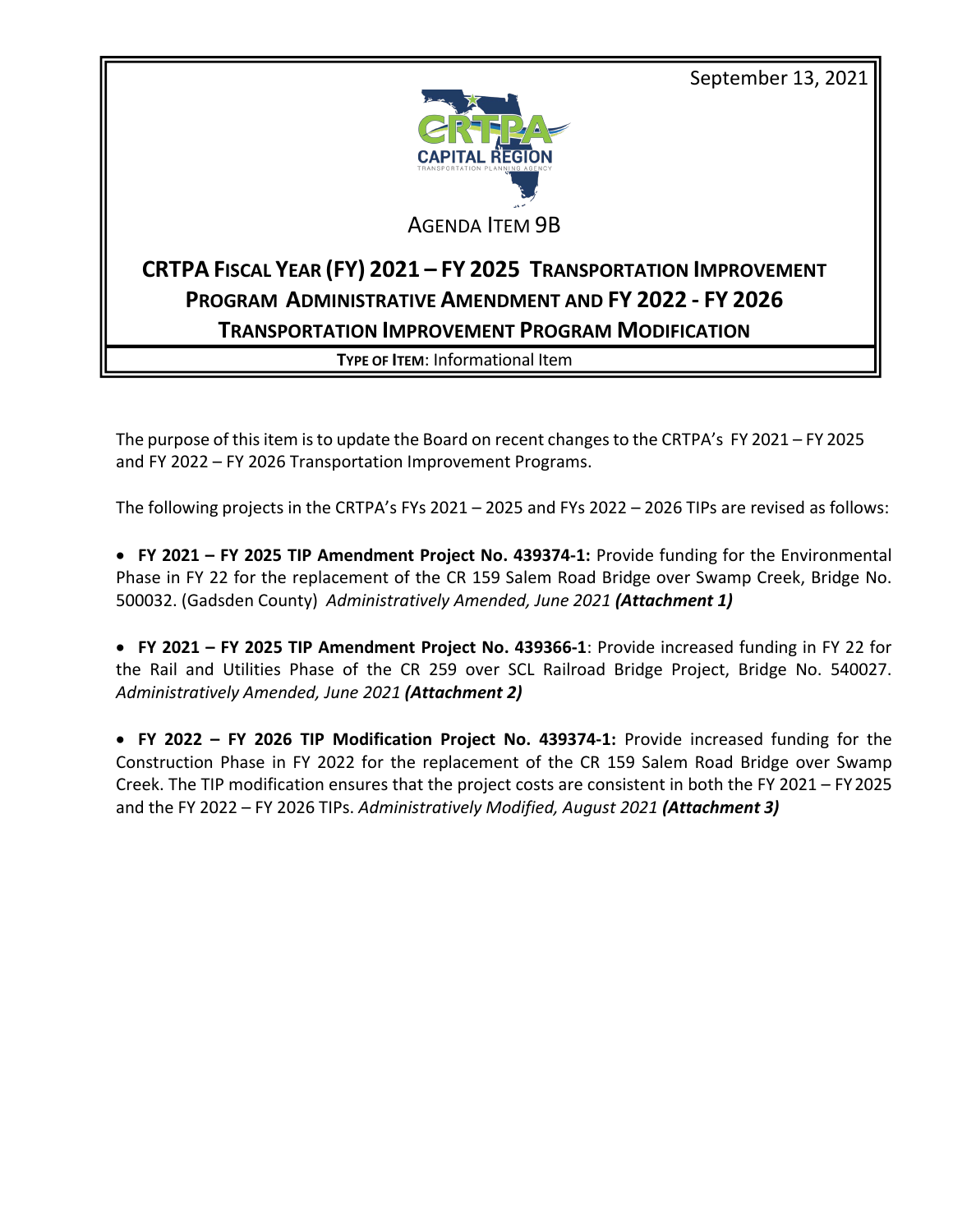## **CR 159 SALEM ROAD OVER SWAMP CREEK BRIDGE NO. 500032 4393741 SIS**



**953,553 4,159,279 5,112,832 Prior Year Cost: 955,553 Future Year Cost: 0 Total Project Cost: 5,112,832 LRTP: 2045 RMP Appendix B, Table 10 – Page 9**

#### **Project Description:** BRIDGE REPLACEMENT

**Notes:** The Environmental Phase (ENV) of this project was Administratively Amended into the TIP in July 2021.

**Lead Agency:** MANAGED BY FDOT

**From: To:**

**Length:** .674

**County:** GADSDEN

**Phase Group:** PRELIMINARY ENGINEERING, RIGHT OF WAY, CONSTRUCTION

|            | <b>Phase Fund Code</b> | <b>PRIOR YEAR</b> |              | 2021 2022    |                          |          |   | 2023 2024 2025 2026 Total |           |
|------------|------------------------|-------------------|--------------|--------------|--------------------------|----------|---|---------------------------|-----------|
| <b>PE</b>  | <b>ACBZ</b>            | 116,125           | 0            | 0            | $\overline{0}$           | 0        | 0 | 0                         | 116,125   |
| <b>PE</b>  | <b>BRTZ</b>            | 747,428           | 0            | $\mathbf 0$  | 0                        | 0        | 0 | $\overline{0}$            | 747,428   |
| <b>ROW</b> | <b>ACBZ</b>            | 90,000            | $\mathbf{0}$ | $\mathbf{0}$ | $\Omega$                 | $\Omega$ | 0 | $\overline{0}$            | 90,000    |
| <b>CST</b> | <b>ACBR</b>            | $\overline{0}$    | 0            | 519,024      | $\mathbf 0$              | 0        | 0 | $\overline{0}$            | 519,024   |
| <b>CST</b> | <b>ACBZ</b>            | 0                 | 0            | 3,512,722    | $\overline{\phantom{0}}$ | 0        | 0 | $\overline{0}$            | 3,512,722 |
| <b>ENV</b> | <b>ACBZ</b>            |                   |              | 127,533      |                          |          |   |                           | 127,533   |
|            |                        | 953,553           |              | 4,159,279    |                          |          |   |                           | 5,112,832 |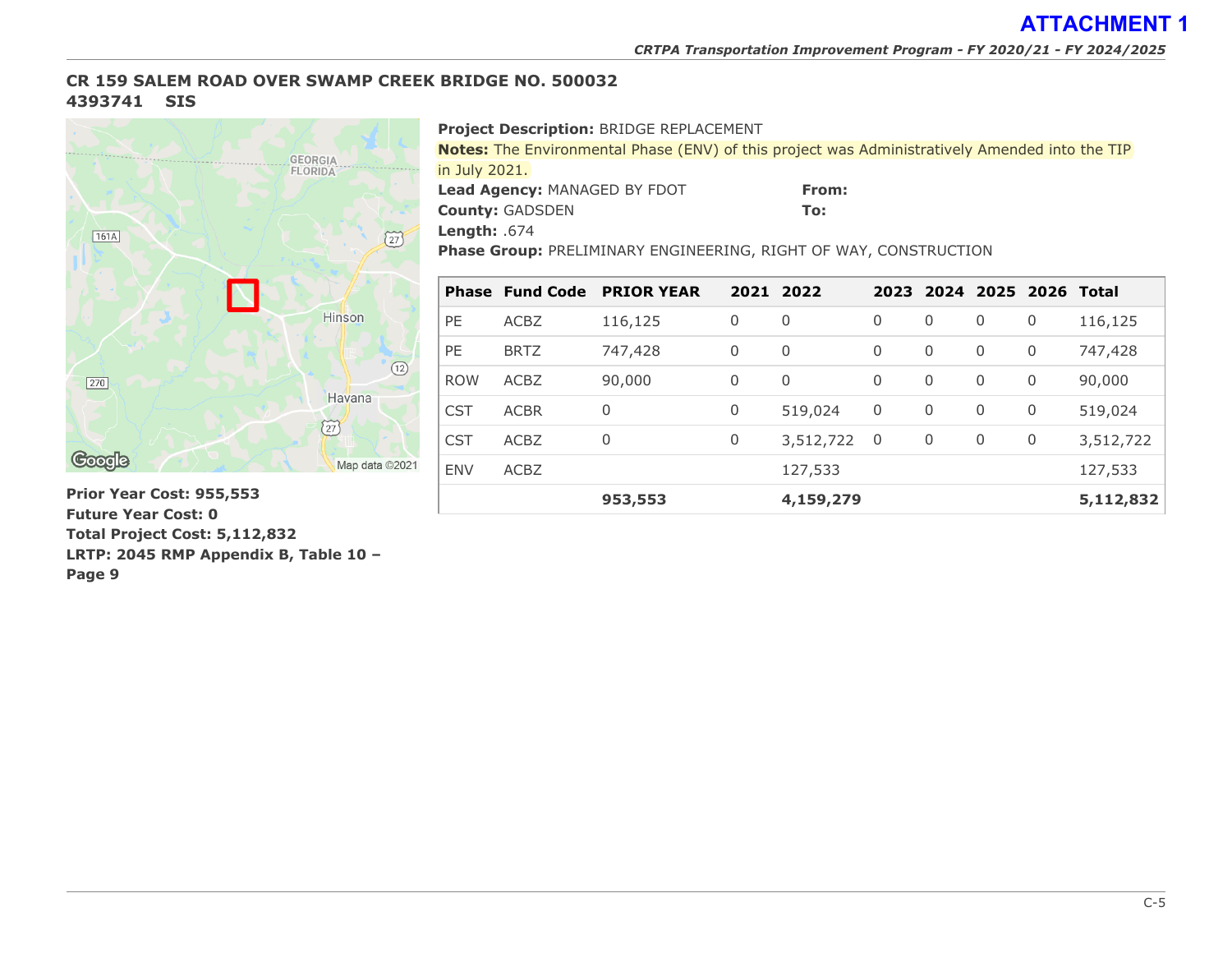### **CR 259 OVER SCL RAILROAD BRIDGE NO. 540027 4393661 SIS**



**Prior Year Cost: 960,938 Future Year Cost: 0 Total Project Cost: 4,473,103 LRTP: 2045 RMP Appendix B, Table 10 – Page 9**

#### **Project Description:** BRIDGE REPLACEMENT

| <b>Notes:</b> The Railroad and Utilities Phase was administratively amended into the TIP in July 2021. |       |  |  |  |  |  |
|--------------------------------------------------------------------------------------------------------|-------|--|--|--|--|--|
| <b>Lead Agency: MANAGED BY FDOT</b>                                                                    | From: |  |  |  |  |  |
| <b>County: JEFFERSON</b>                                                                               | To:   |  |  |  |  |  |
| <b>Length:</b> $.028$                                                                                  |       |  |  |  |  |  |
| <b>Phase Group:</b> CONSTRUCTION, PRELIMINARY ENGINEERING, RIGHT OF WAY, RAILROAD &                    |       |  |  |  |  |  |
| UTILITIES                                                                                              |       |  |  |  |  |  |

|            |             | <b>Phase Fund Code PRIOR YEAR</b> |   | 2021 2022    |                          |          | 2023 2024 2025 2026 Total |   |           |
|------------|-------------|-----------------------------------|---|--------------|--------------------------|----------|---------------------------|---|-----------|
| <b>CST</b> | <b>ACBR</b> | 0                                 | 0 | 3,428,910    | $\overline{\phantom{0}}$ | 0        | 0                         | 0 | 3,428,910 |
| <b>PE</b>  | <b>ACBR</b> | 150,187                           | 0 | 0            | 0                        | 0        | $\mathbf 0$               | 0 | 150,187   |
| <b>PE</b>  | <b>NHBR</b> | 705,751                           | 0 | $\mathbf{0}$ | 0                        | 0        | $\mathbf 0$               | 0 | 705,751   |
| <b>ROW</b> | <b>ACBR</b> | 105,000                           | 0 | 0            | 0                        | $\Omega$ | 0                         | 0 | 105,000   |
| <b>RRU</b> | <b>ACBR</b> |                                   |   | 83,255       |                          |          |                           |   | 83,255    |
|            |             | 960,938                           |   | 3,512,165    |                          |          |                           |   | 4,473,103 |